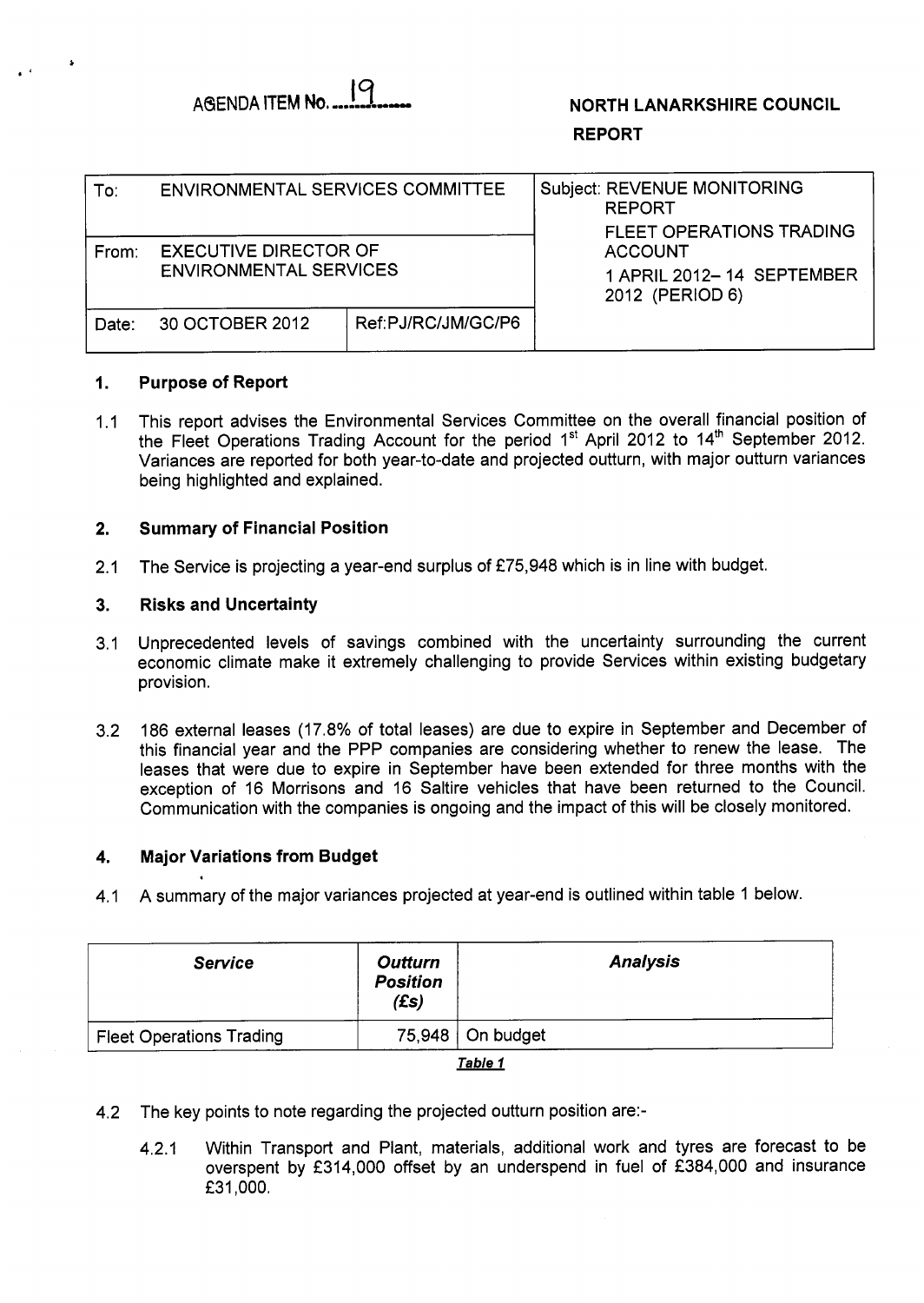- , 4.2.2 Within Supplies & Services, hires are forecast to be overspent by  $£321,000$  and leasing is forecast to be underspent by £234,000.
- 4.2.3 There is a projected overspend of  $£100,000$  for end of lease charges and insurance write-offs. The majority of this expenditure is recovered in full as income.
- 4.2.4 As Fleet is a demand led service this leads to the overspends above. However there is an over recovery in income of  $£13,000$  to offset this. Services are notified on a regular basis of their charges in order that they can take full recognition of the implications of their decisions.
- 4.3 Management have identified the following efficiencies and savings to ensure the service remains in a balanced budget position:
	- 4.3.1 The budget incorporates a staff turnover requirement of £116,000, equivalent to 3.56 FTE staff. There are currently 4 FTE vacancies within the Service, with an associated gross saving of £126,000. There are also known vacancies for the rest of the financial year increasing the saving by f24,OOO. The service is currently forecasting an underspend of £33,000.

## **5. Management Actions**

- 5.1 Management are continuing to monitor vacancy levels and assess the necessity for new appointments. Sickness absence levels are also being monitored in accordance with the Council's policy.
- Management action is also being taken to ensure spend remains within budget, through maximising income and minimising non essential expenditure. 5.2

## **6. Financial Concurrence**

6.1 Prepared in accordance with the Scheme of Financial Delegation, the financial information contained within this report has been agreed with the Head of Financial Services.

## **7. Recommendations**

7.1 It is recommended that the contents of this report be noted.

## **EXECUTIVE DIRECTOR OF ENVIRONMENTAL SERVICE**

Local Government Access to Information Act: for further information about this report, please contact Robert Colquhoun, Business Service Manager, Finance & Technology Solutions 01236 632444.